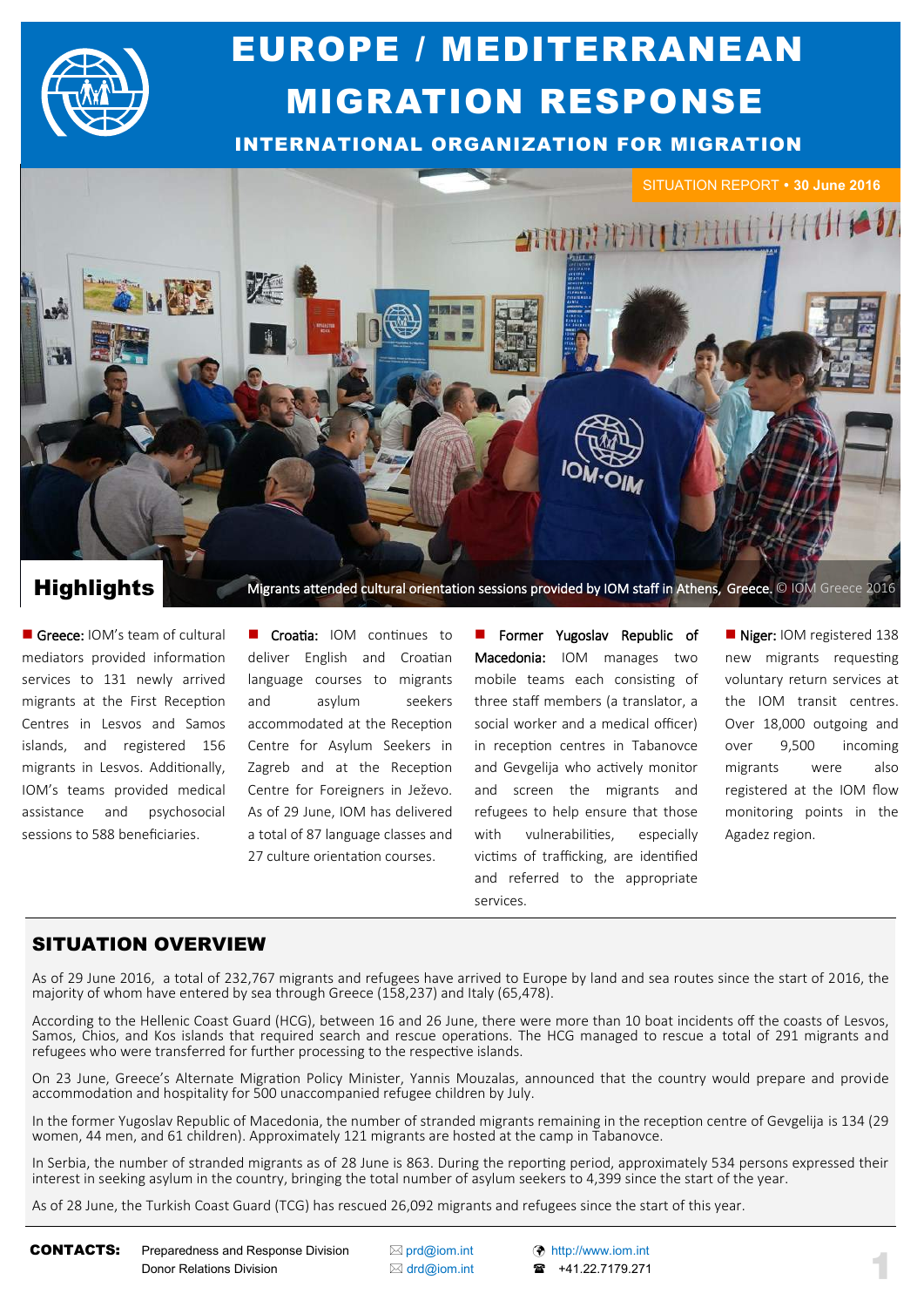### IOM RESPONSE

### **Turkey**

IOM continues to provide support to the Turkish Coast Guard (TCG) through the distribution of food, water and non-food items (NFIs) to rescued migrants and refugees. During the reporting period, IOM assisted the TCG in Dikili (a district of Izmir province from where migrants and refugees cross to the island of Lesvos in Greece) by providing food, water and NFIs, including clothing and shoes, to 39 rescued migrants and refugees. The majority of those rescued at sea in Dikili came from Syria and Pakistan. Furthermore, in Çeşme, IOM supported the TCG through the provision of food, water and NFIs to 99 migrants and refugees who were rescued at sea during the reporting period.

To date, IOM has provided 24 prefabricated cabins that are installed at 15 reception points where migrants and refugees are rescued at sea. The cabins are used as changing rooms for female migrants and refugees, as well as children, rescued at sea. The cabins also provide storage space for NFIs, including hygiene kits and blankets, which are then distributed to those who have been rescued. Furthermore, IOM has provided a total of 5,000 hygiene kits, 5,000 blankets, and 12 tarpaulin tents to help shelter rescued migrants and refugees from the elements.

In preparation for the summer heat, IOM will provide insulation materials for the 12 tarpaulin tents. Additionally, as requested by the TCG, IOM will procure 300 pairs of shoes for migrants and refugees rescued at sea in Çeşme.



### **Greece**

On 28 June, IOM carried out an emergency distribution of hygiene and cleaning items including bars of soap, shampoo, washing powder, toothpaste, tooth brushes, wet wipes and toilet paper in Derveni camp to address the immediate and urgent needs of refugees.

During the reporting period, IOM's team of cultural mediators provided information services to 131 newly arrived migrants at the First Reception Centres in Lesvos and Samos islands, and registered 156 migrants in Lesvos. Additionally, the IOM teams provided medical assistance and psychosocial sessions to 588 beneficiaries.



Provision of airport assistance for migrants seeki eking to return to their country<br>of origin. © IOM Greece 2016

To date, IOM has assisted 1,957 asylum seekers as part of the EU relocation programme. All beneficiaries are provided with pre-departure medical checks as well as extensive cultural orientation sessions that provide practical information on their respective country of destination. IOM also helps the refugees to set realistic goals and develop skills that can help them to succeed in their new environment. When necessary, IOM also provides escort service to cases involving unaccompanied children, people with medical needs, and in countries of transit. During the reporting period, IOM social workers escorted three unaccompanied children who were being relocated to Finland and Ireland.

IOM continues to provide assisted voluntary return (AVR) services for migrants who are seeking to safely return to their country of origin. IOM provides beneficiaries of this programme with services that include: information and counselling on return; pre-departure assistance; transit and reception assistance; and small reinstallation cash grants prior to departure. Between 1 and 24 June, IOM registered 1,084 migrants who expressed interest in the AVR services and provided return assistance to 478 migrants.

IOM staff remain present on the islands of Lesvos, Samos, Chios, Leros, and Crete to work closely with authorities, including the Hellenic Coast Guards and the First Reception Services, in identifying vulnerable migrants. Once identified, vulnerable populations are referred to the relevant authorities.

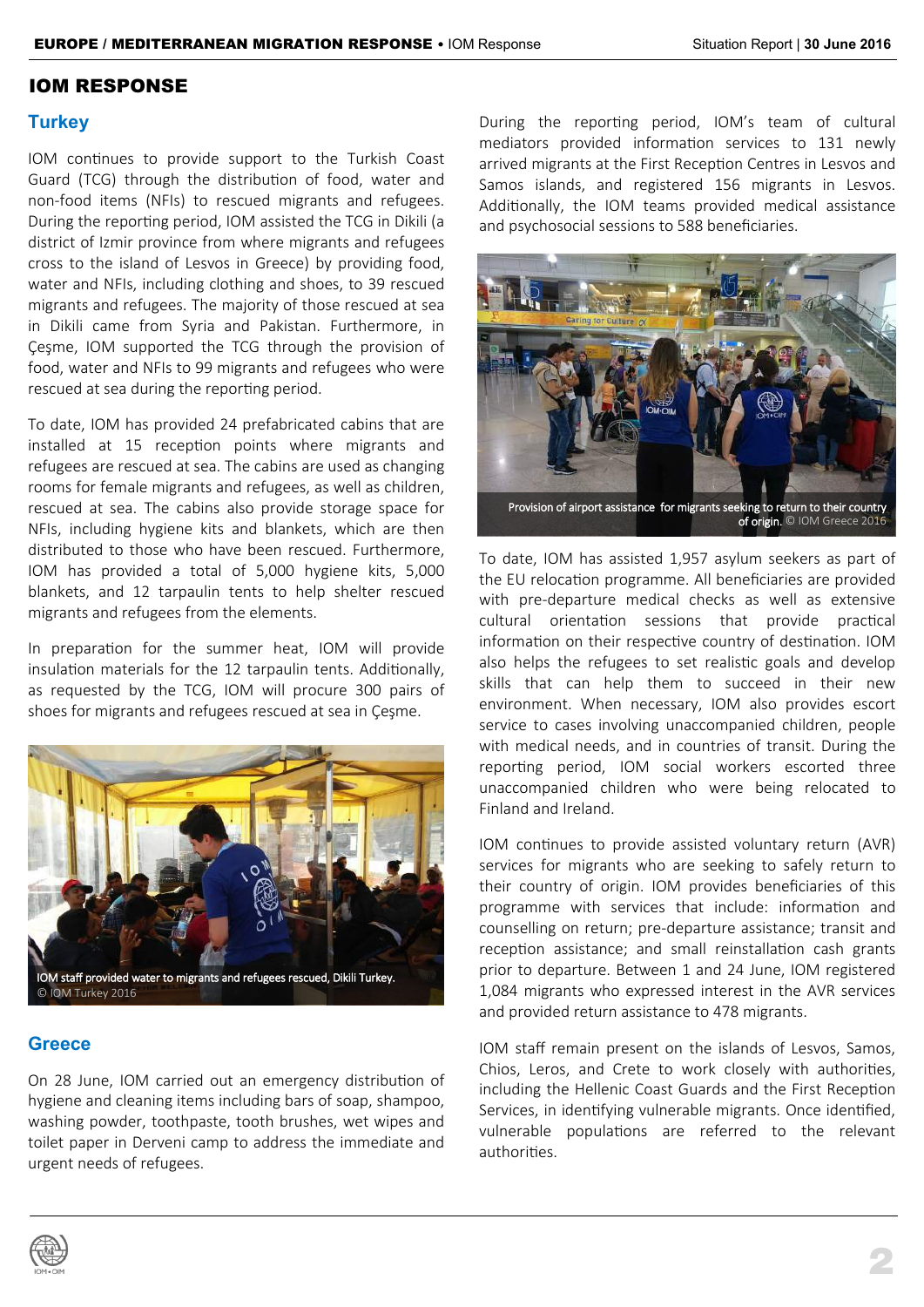### **Serbia**

IOM teams continue to provide counselling on assisted voluntary return (AVR) options to migrants who are seeking to return to their country of origin. IOM teams are deployed at Presevo Registration Centre, Dimitrovgrad, Sid and Kelebija/Horogs border crossing points.

Since mid-February 2016, IOM has provided AVR assistance to a total of 44 migrants. For those who decide to return to their country, IOM provides them with all necessary technical and logistical support, including: contact with relevant embassies, transport to the embassies, assistance with travel documents, travel arrangements, transit assistance, and assistance upon arrival to the country of origin.

For vulnerable families and individuals, IOM provides transportation to local institutions and service providers such as the local health centre and centre for social work.

## **Former Yugoslav Republic of Macedonia**

IOM manages two mobile teams in the reception centres in Tabanovce and Gevgelija. Each team consists of three staff members (a translator, a social worker and a medical officer) who can help to address the needs of vulnerable populations among the remaining group of migrants and refugees. The mobile teams are actively monitoring and screening migrants and refugees to help ensure that those with vulnerabilities, especially victims of trafficking, are identified and referred to the appropriate services.

IOM has provided the Border Police with a new bus that which will transport their staff around the country's southern border and help strengthen their capacity in the Gevgelija and Dojran regions.

At the reception centre in Gevgelija, IOM has additionally helped to improve the centre's infrastructure by providing paved and marked walkways that will allow migrants and refugees to more easily get around the centre.

### **Croatia**

IOM continues to deliver English and Croatian language classes on a daily basis to all migrants and asylum seekers accommodated at the Reception Centre for Asylum Seekers (RCAS) in Zagreb and at the Reception Centre for Foreigners in Ježevo. As of 29 June, IOM has delivered a total of 87 language classes (60 for English and 27 for Croatian) and 27 culture orientation courses.

IOM ensures that information on available services, including legal aid and asylum-seeking procedures, is adequately disseminated by producing and translating information posters into Arabic, Farsi and Urdu, which are displayed in various locations around the RCAS. Additionally, information is provided to migrants through the use of cultural mediators who also act as interpreters. IOM is planning to provide literacy workshops for Arabic speaking migrants at the RCAS in Zagreb in the coming weeks.

During the reporting period, IOM purchased 130 bathroom refurbishment sets (shower accessories and toilet sets including bowls, seats and flushers), 45 chairs, and two tables for the rooms at the RCAS where classes are held.



Migrants and Asylum Seekers attending language classes at the RCAS in Zagreb. © IOM Croatia 2016

### **Italy**

On 17 June, there was a boat landing at Porto Empedocle in Sicily where a total of 113 migrants were rescued. Between 24 and 26 June, there were dozens of rescue operations by the Italian Coast Guard where 6,793 migrants were rescued and brought to land, including to the harbors of Augusta, Pozzallo, Catania, Reggio Calabria, Palermo, Cagliari, and Brindisi.

IOM teams continue to be deployed at the main boat landing points in Sicily (including Lampedusa), Calabria, and Apulia. The IOM teams provide legal assistance to those arriving by sea, monitor the reception conditions of migrants, and support the identification of vulnerable populations. Vulnerable cases include unaccompanied children who were mistakenly identified as adults during their disembarkation procedures, witnesses in legal proceedings against smugglers, migrants in need of health and/or psychosocial support, and the elderly. Furthermore, two IOM teams work in Sicily and Apulia with the specific aims of enhancing detection and identification of victims of trafficking and referring them for services to relevant authorities.

### **Libya**

Based on requests received from humanitarian organizations and the local councils in different cities hosting IDPs from Sirte, IOM distributed NFIs and hygiene kits in partnership with the Libyan Red Crescent to 30

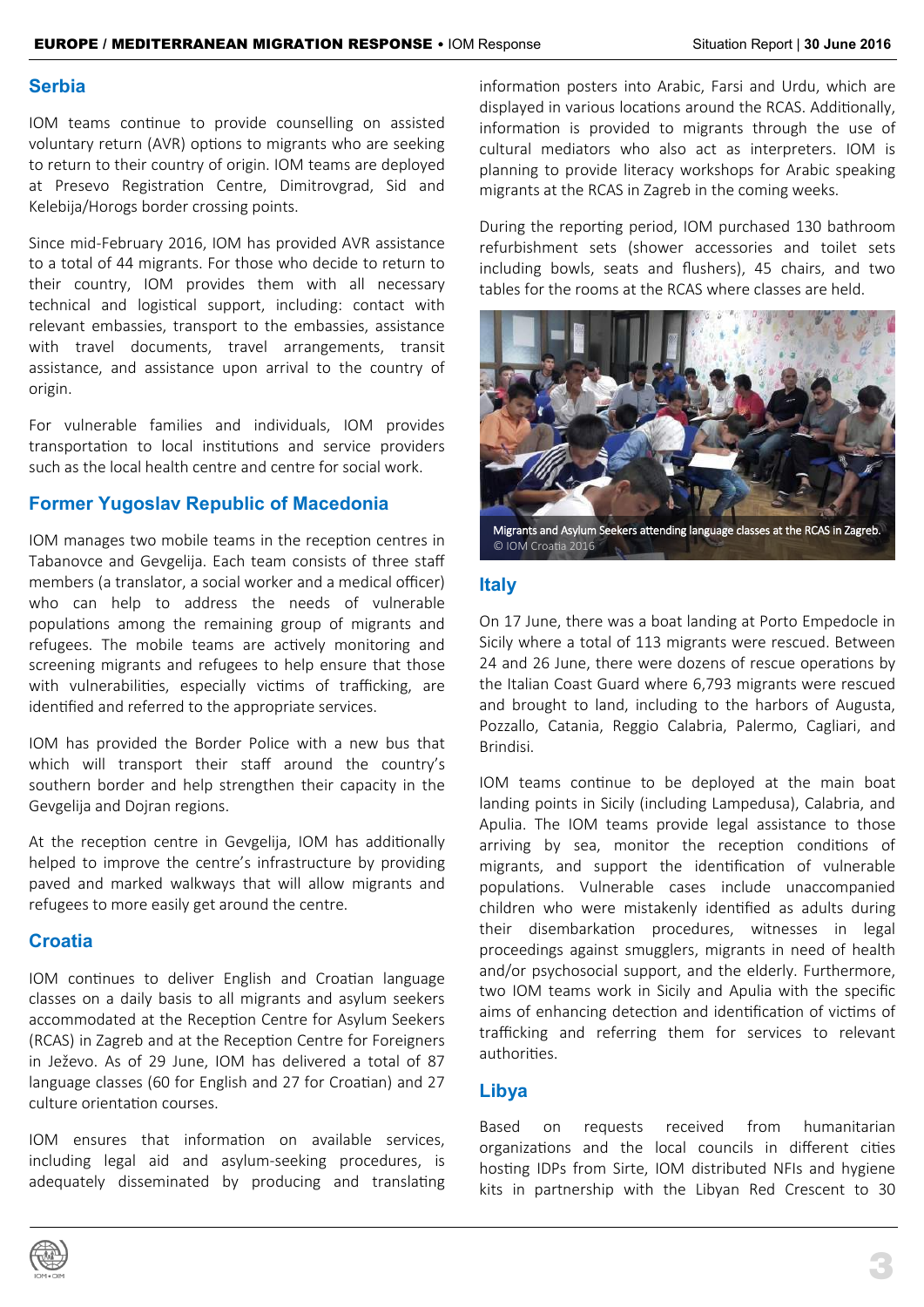families in Tripoli (Suq Al-Ahad Area). IOM also distributed NFIs and hygiene kits to 30 families that were displaced to small villages around Sirte, Abu Ghrain, Zamzam and Abu Najim, through Ayadi Al-Khair organization.

Based on a rapid assessment conducted by IOM partners, IOM distributed NFI's and Hygiene Kits to migrants in three detention centres: Abu Issa and Sourman and Al Khums. 450 migrants received NFIs and Hygiene Kits in Abu Issa Centre in Az Zawiyah, and 107 female migrants in Sourman Detention Centre received the NFIs and Hygiene Kits on 24 and 25 June 2016. On 27 June, IOM partner STACO (a Libyan NGO) distributed NFIs and HK to 150 migrants in Al-Khums Detention Centre.

Between 13 and 20 June, IOM's medical team visited six detention centres: Al-Qwea, Al-Khums, Al-Zawiya (al-Nasir), Abu Issa, Misrata and Shahat in the eastern region. A total of 63 medical sessions were delivered to stranded migrants in these centres. In addition, from 20 to 27 June, IOM provided healthcare services to 16 migrants who were rescued from rescue at sea operations in Sobratha and Surman.

On 16 June, IOM facilitated the voluntary repatriation of 162 Nigerian migrants, including 28 women and 3 children, who were stranded in Libya, back to Nigeria. Of the group, 146 individuals had spent months in immigration detention centres. Before departure, all migrants were provided with hygiene kits, clothes and shoes. A mobile patrol from the Libyan Directorate of Combating Illegal Migration (DCIM) escorted the buses to Mitiga Airport.

The repatriated migrants were received by IOM in Nigeria at the Murtala Muhammed International Airport and were provided with cash grants upon arrival. Of the group, 20 will be provided with reintegration support.



IOM facilitated the repatriation of 162 Nigerians who were stranded in Libya. © IOM Libya 2016

## **Niger**

During the reporting period, IOM registered 138 new migrants requesting voluntary return services at the IOM transit centres. Over 18,000 outgoing and over 9,500 incoming migrants were also registered at the IOM flow monitoring points in the Agadez region.

IOM provided 244 migrants with shelter, food, medical and psychosocial support assistance. Furthermore, IOM provided 125 migrants with transport assistance to their home country, the majority of whom were from Senegal (45), Guinea Conakry (25), Mali (13), Guinea Bissau (13), Gambia (10), and Nigeria (9).

IOM is currently working to locate the family of a victim of trafficking (VoT). The VoT is from a neighbouring country and when he managed to escape his abusive employer, he was referred to IOM by a community mobilizer from the IOM Orientation Office in Agadez. The VoT is currently accommodated at the IOM transit centre in Niamey while IOM is tracking down his family to notify them.

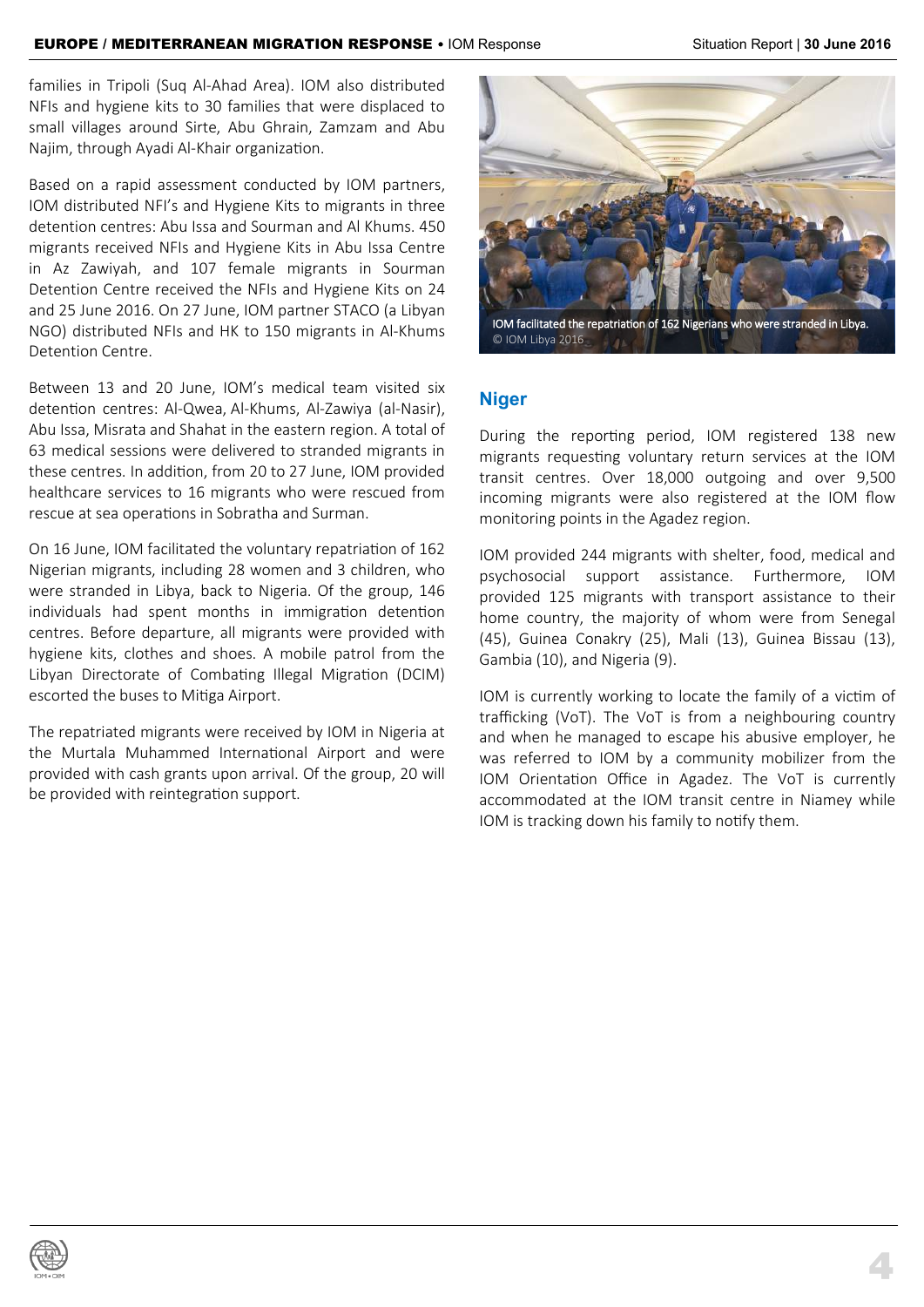# Europe / Mediterranean Migration Response

IOM's **online portal** provides information on trends and transit routes related to the Europe / Mediterranean migration crisis. The below depicts a map of the transit routes and the total number of people that travelled to Europe. An updated version of the portal can be found at **[http://migration.iom.int.](http://migration.iom.int)** 

\*All other countries in the route have registered zero arrivals in the period between the reporting period. However there are stranded migrants in those countries. The number of stranded migrants is on the next page.





Increase of 5%

| <b>Recent trends in migrant flow</b>                                                 |                 | Between 16 June $-$ 29 June 2016 $*$ |                 |                    |             |
|--------------------------------------------------------------------------------------|-----------------|--------------------------------------|-----------------|--------------------|-------------|
| <b>Country</b>                                                                       | Greece          | <b>Bulgaria</b>                      | Italy           | Serbia             | Hungary     |
| <b>Registered Arrivals</b>                                                           | 814             | 457                                  | 10,700          | 480                | 1,826       |
| Change in comparison to registered arrivals of<br>previous period (2 June – 15 June) | Increase of 37% | Decrease of 32%                      | Increase of 55% | Increase of $26\%$ | Increase of |